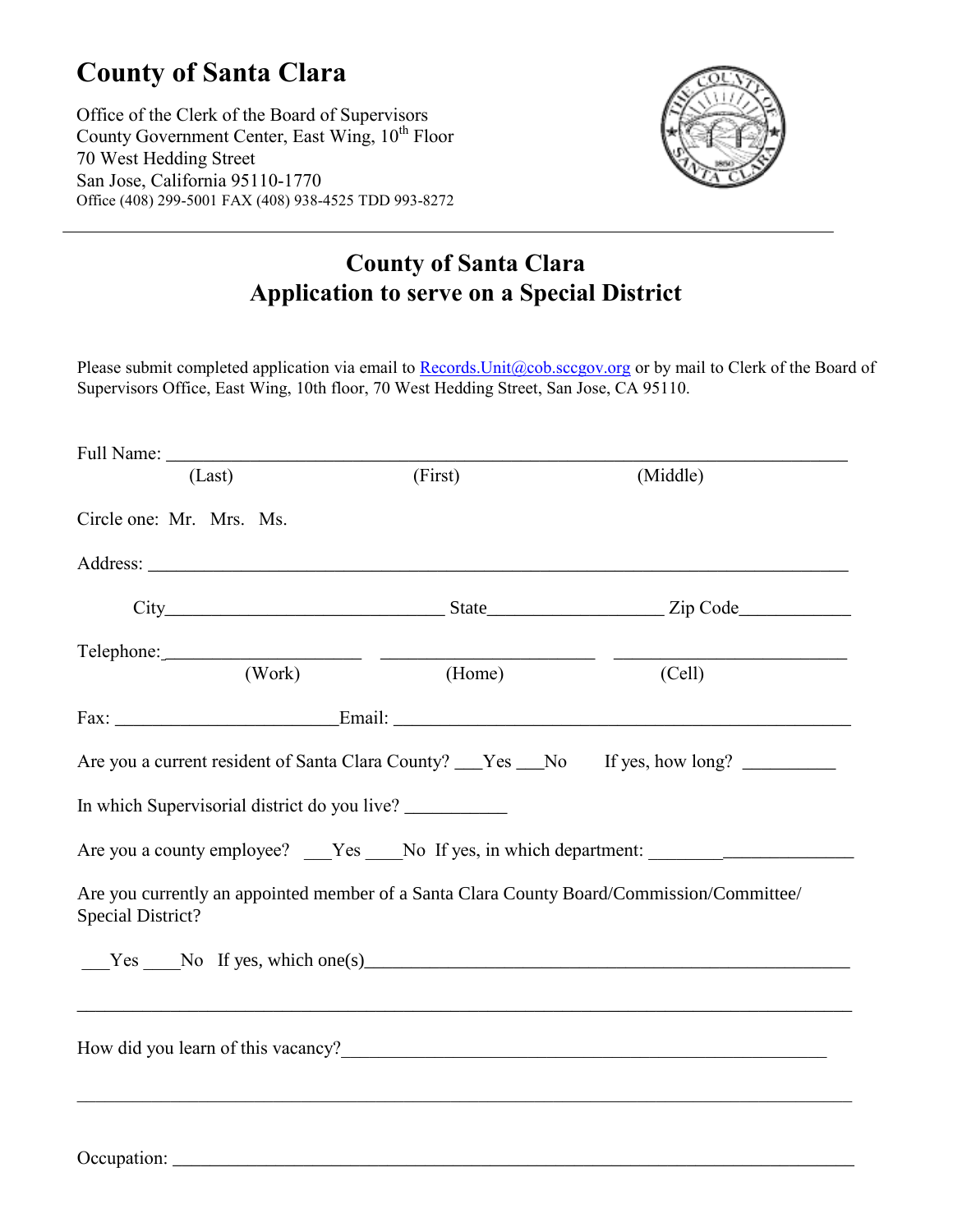| Education: |  |                                                                                            |  |  |  |  |  |  |
|------------|--|--------------------------------------------------------------------------------------------|--|--|--|--|--|--|
|            |  |                                                                                            |  |  |  |  |  |  |
|            |  |                                                                                            |  |  |  |  |  |  |
|            |  | On which Special District would you like to serve?                                         |  |  |  |  |  |  |
|            |  |                                                                                            |  |  |  |  |  |  |
|            |  |                                                                                            |  |  |  |  |  |  |
|            |  | Why do you want to become a member of a Special District?                                  |  |  |  |  |  |  |
|            |  |                                                                                            |  |  |  |  |  |  |
|            |  |                                                                                            |  |  |  |  |  |  |
|            |  |                                                                                            |  |  |  |  |  |  |
|            |  |                                                                                            |  |  |  |  |  |  |
|            |  | Please list your qualifications for the Special District on which you would like to serve: |  |  |  |  |  |  |
|            |  |                                                                                            |  |  |  |  |  |  |
|            |  |                                                                                            |  |  |  |  |  |  |
|            |  |                                                                                            |  |  |  |  |  |  |
|            |  |                                                                                            |  |  |  |  |  |  |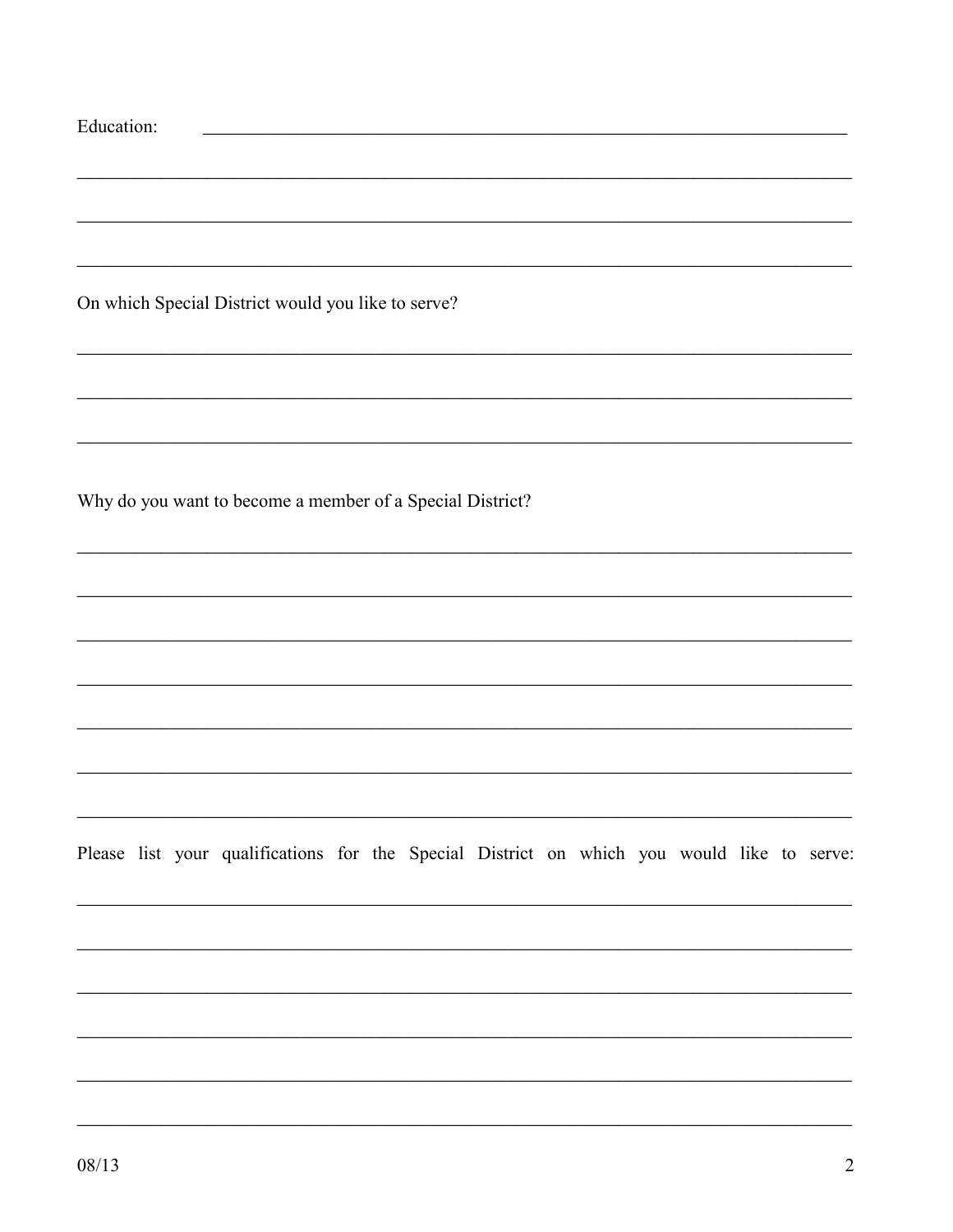Are there any special interests or activities that you wish to bring to the attention of the Board of Supervisors?

Do you have any obligations that might affect your attendance at scheduled meetings? If yes, please explain:

This space is provided for any additional information you may wish to provide about yourself or the position being sought: